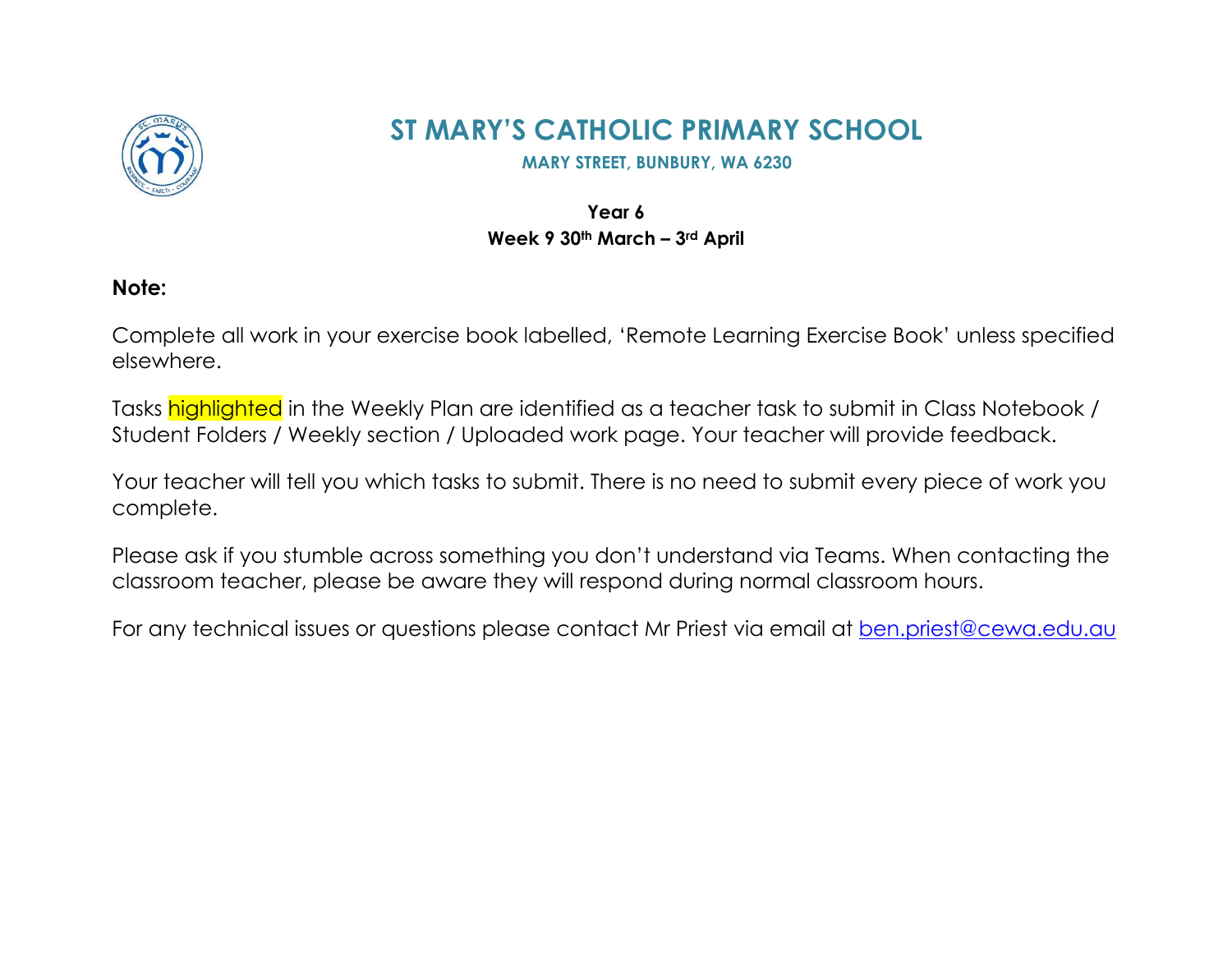|               |             | <b>English</b>                                                                                                                                                                                                                                  |                                                             |                                           |
|---------------|-------------|-------------------------------------------------------------------------------------------------------------------------------------------------------------------------------------------------------------------------------------------------|-------------------------------------------------------------|-------------------------------------------|
| <b>Strand</b> | <b>Task</b> | What to do?                                                                                                                                                                                                                                     | <b>Resources</b>                                            | Completed                                 |
| Reading       | One         | <b>AR</b><br>Read for 30 minutes minimum each day. Record<br>your book title and pages read in the completed<br>column to the right on this line (in your Class<br>Notebook)                                                                    |                                                             | Example:<br>Fantastic Mr Fox<br>p 27 - 50 |
|               | Two         | <b>Reading comprehension activity</b><br>Read Wonder pages 114-117<br>Complete the following questions in your<br>Remote Learning Exercise Book                                                                                                 | Remote Learning<br>Exercise book.<br>Novel you are reading. |                                           |
|               |             | <b>Comprehension Questions:</b>                                                                                                                                                                                                                 | Wonder                                                      |                                           |
|               |             | Why did Miranda call the house?<br>Is August going back to school after all?                                                                                                                                                                    |                                                             |                                           |
|               |             | <b>Inferring Questions:</b>                                                                                                                                                                                                                     |                                                             |                                           |
|               |             | Why do you think August agreed to return to<br>school?<br>Why does it make Via feel happy to know that<br>Miranda misses her?<br>Do you agree with any of Via's advice on how<br>August might handle his current situation with<br><b>Jack?</b> |                                                             |                                           |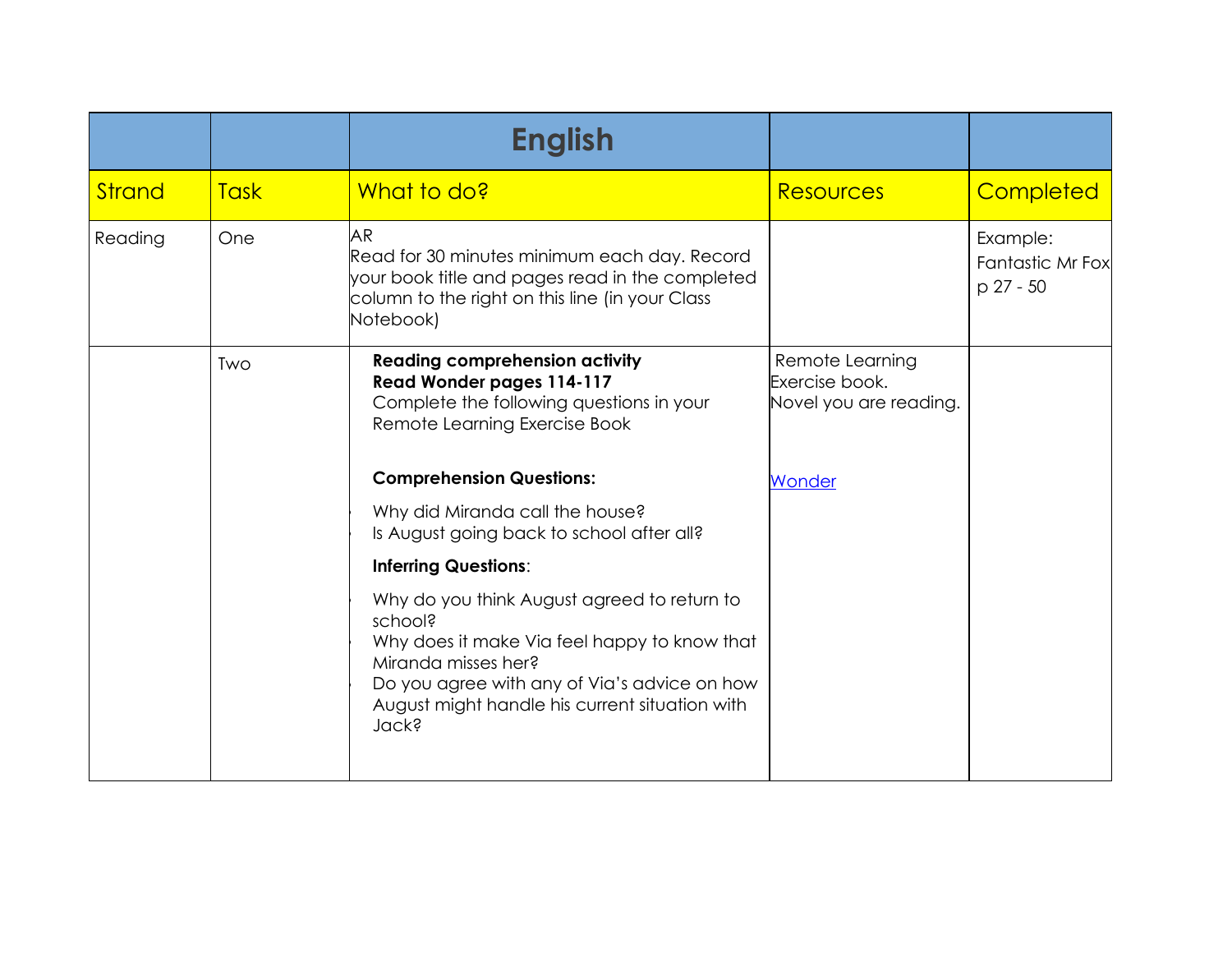| Daily Journal Writing in your Notebook section.<br>Writing<br>One<br>Every day you are required to record your<br>thoughts, feelings, and concerns about learning,<br>I would also love to read about what you have<br>been doing in your spare time.<br>would like a minimum of 5 sentences each day.<br>Please include the date at the start of each<br>journal entry.<br><b>Writing Task</b><br>Two<br><b>Finish your Persuasive Writing Good Copy on a</b><br>Word document and upload it to the 'Uploaded | Individual Notebook<br>file - Journal Remote<br>Learning<br>Health<br>Technologies<br>Indonesian<br>Science<br>Journal Remote Le<br>Term 1 Week 9<br>Term 1 Week 10<br>Term 2 Week 1<br>Term 2 Week 2<br>Term 2 Week 3<br>Term 2 Week 4<br>Term 2 Week 5 |                                                              |                 |
|----------------------------------------------------------------------------------------------------------------------------------------------------------------------------------------------------------------------------------------------------------------------------------------------------------------------------------------------------------------------------------------------------------------------------------------------------------------------------------------------------------------|----------------------------------------------------------------------------------------------------------------------------------------------------------------------------------------------------------------------------------------------------------|--------------------------------------------------------------|-----------------|
|                                                                                                                                                                                                                                                                                                                                                                                                                                                                                                                |                                                                                                                                                                                                                                                          | Work' section of your Class Notebook by Friday<br>3rd April. | <b>Template</b> |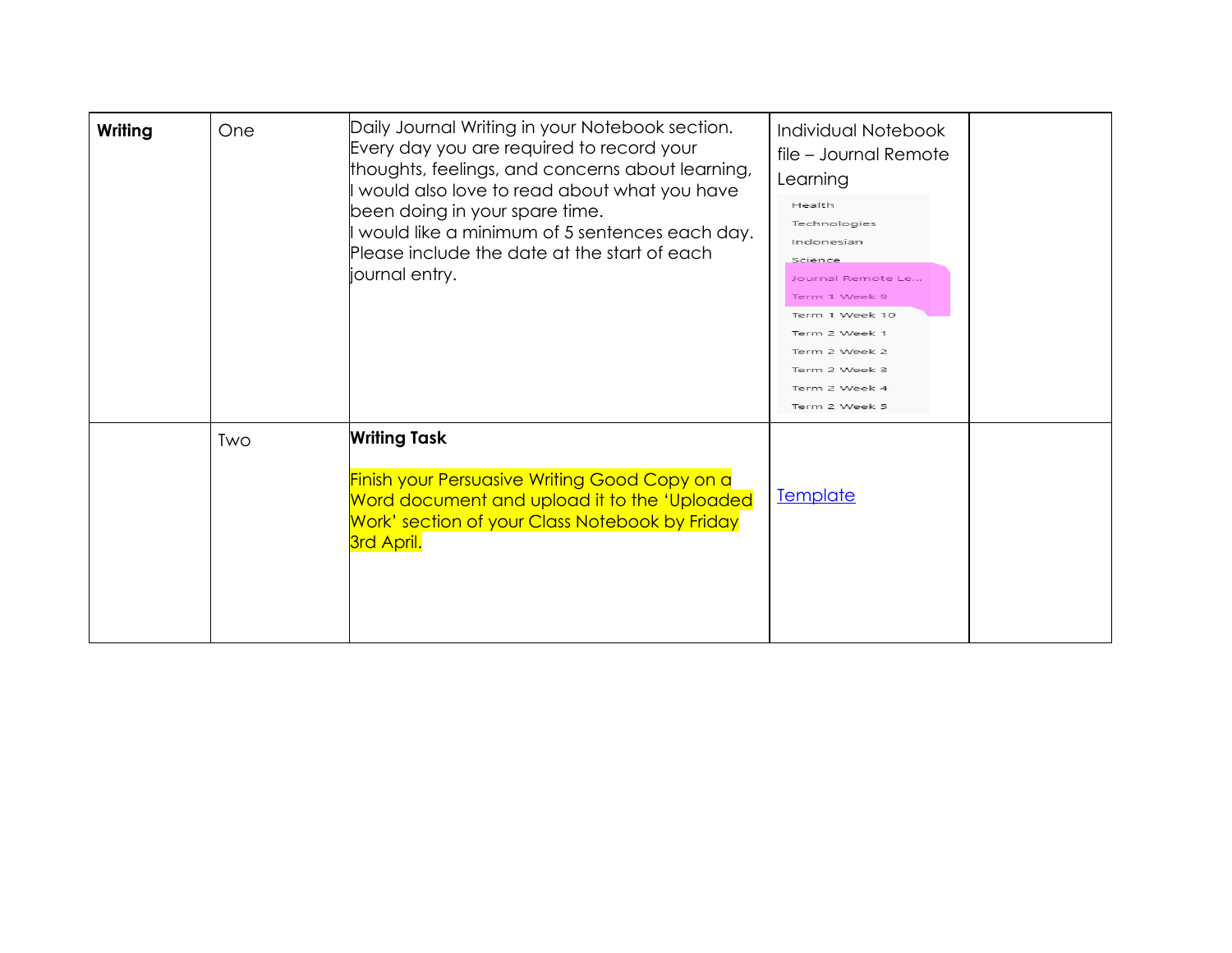| <b>Spelling</b> | Term 1 Week 9 | Worksheet<br>Double click on the word document in the<br>resources column to open the worksheet.<br>In your blank exercise book rule up and date the<br>page.<br>The title is Spelling Week 9<br>Complete the worksheet answers in your book<br>using your neatest presentation. | <b>Spelling worksheet</b><br>Level E words |  |
|-----------------|---------------|----------------------------------------------------------------------------------------------------------------------------------------------------------------------------------------------------------------------------------------------------------------------------------|--------------------------------------------|--|
|                 |               | Take a photo of your work and insert the photo<br>into your 'Uploaded Work' section of your<br>Notebook in Term 1 Week 9.                                                                                                                                                        |                                            |  |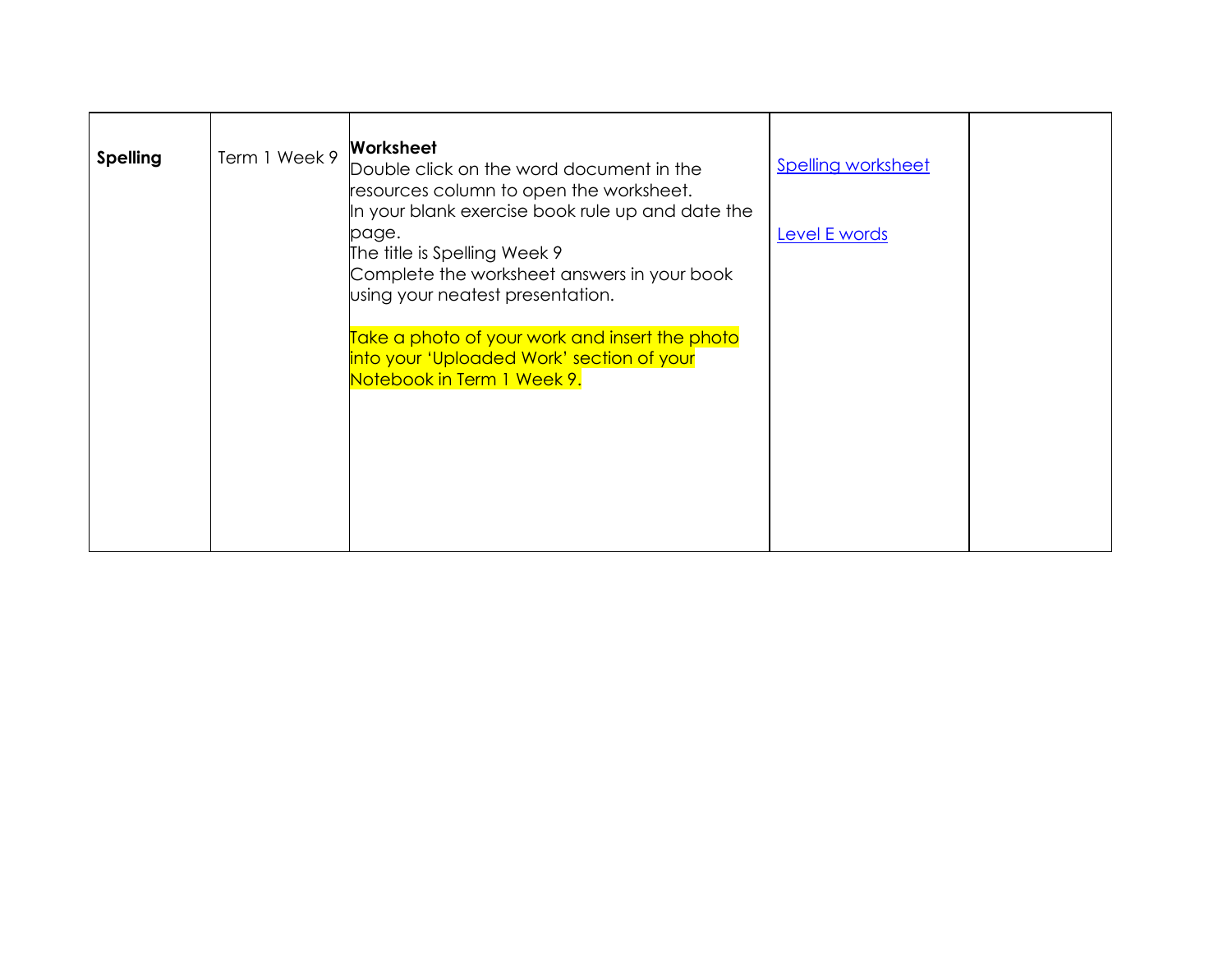| Other | <b>BTN</b> | Watch the Behind the News (BTN) story about<br>"What Is A Virus?" and discuss with your family.<br><b>J</b> Focus Questions                                                                                                                                                                                                                                                                                                                                                         | https://www.abc.net.a<br>u/btn/classroom/20200<br>324-ep8-btn/12066702        |
|-------|------------|-------------------------------------------------------------------------------------------------------------------------------------------------------------------------------------------------------------------------------------------------------------------------------------------------------------------------------------------------------------------------------------------------------------------------------------------------------------------------------------|-------------------------------------------------------------------------------|
|       |            | 1. What did the BTN story explain?<br>2. Give three examples of things that are caused by viruses.<br>Viruses are one of the four families of<br>What are the other three types of pathogens?<br>When were viruses first discovered?<br>What do viruses need to spread?<br>What is the name of the body's inbuilt virus defence?<br>What is a vaccination and how does it work?<br>What can you do to stop the spread of viruses?<br>10. Name three facts you learnt about viruses. | <b>Duration: 24min 30sec</b><br><b>Broadcast:</b> Tue 24 Mar<br>2020, 12:00am |

|                |                     | <b>Maths</b>                  |                         |           |
|----------------|---------------------|-------------------------------|-------------------------|-----------|
|                | Task:               | What to do?                   | Resources               | Completed |
| Times<br>Table | <b>TT Rockstars</b> | 5 minutes of Garage each day. | https://ttrockstars.com |           |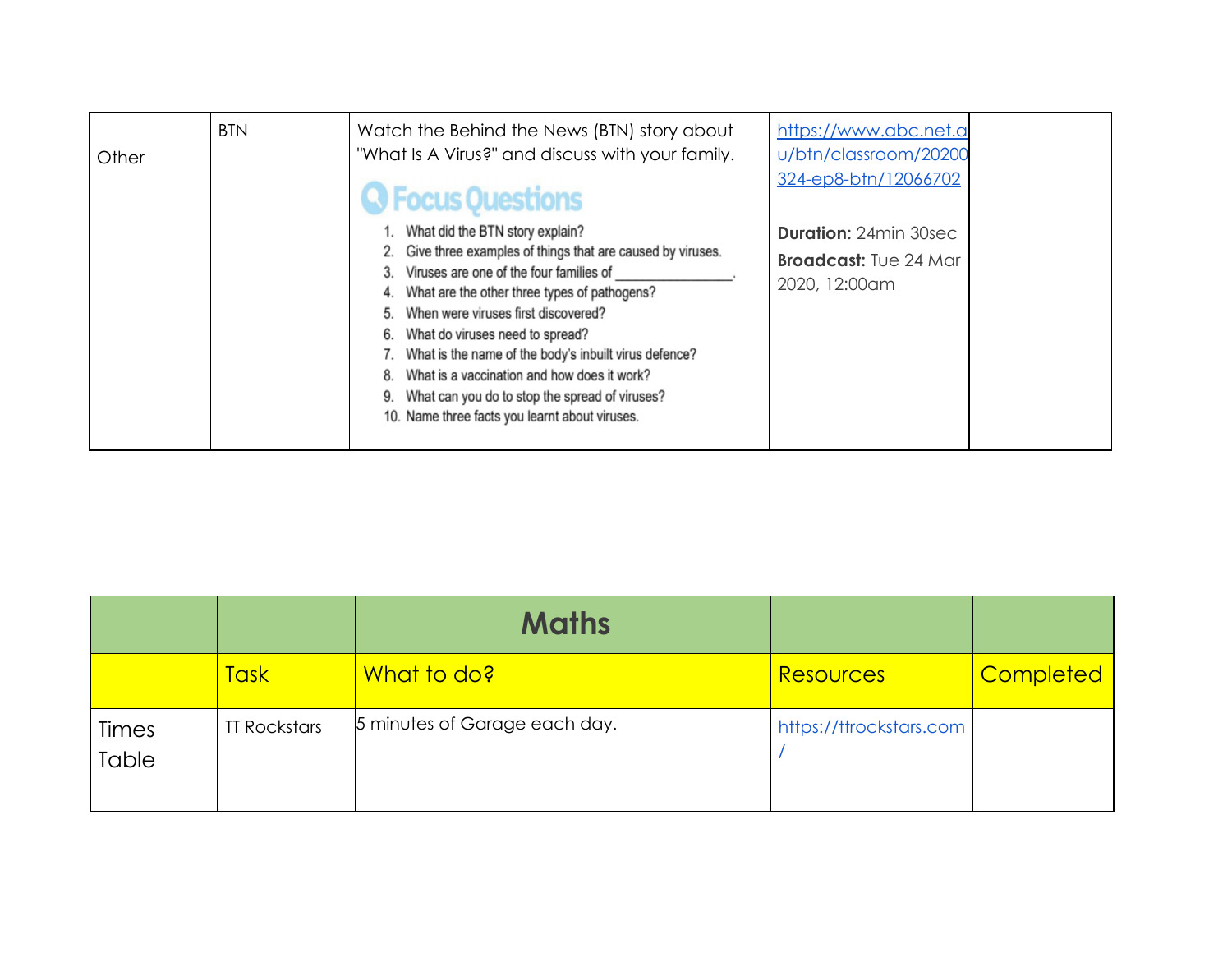| Stepping<br><b>Stones</b> | One | <b>Stepping Stones</b><br>1. Click on the link above (the title)<br>2. Scroll down and click on Australia "click"<br>here to enter"<br>3. Click on Year 6<br>4. Click on Week 1<br>5. There are activities for each day.<br>Please contact Mrs Murray<br>rebecca.murray@cewa.edu.au or Ms Brown<br>helen.brown@cewa.edu.au<br>if you need assistance navigating this site.<br>*Note – Complete all worksheets in Stepping<br>Stones Journal. If a page has already been<br>completed discuss and review page.<br>Each day you will have a new activity to<br>complete. Please fully complete before<br>checking your answers.<br><b>Watch and Talk</b> - video and work in your blue<br>journal. (You have already completed this page<br>in class. Check over your work).<br>Hands on Maths - Demonstrate your<br>understanding using paper of how two tenths is<br>the same as 20 hundredths.<br>Problem Solving - complete in your exercise book.<br><b>Game Day</b> - play the game on your device with<br>your sibling or parent/carer.<br><b>Practice</b> - complete this in your white Ongoing<br>Practice book. Page 17-18 |  |  |
|---------------------------|-----|------------------------------------------------------------------------------------------------------------------------------------------------------------------------------------------------------------------------------------------------------------------------------------------------------------------------------------------------------------------------------------------------------------------------------------------------------------------------------------------------------------------------------------------------------------------------------------------------------------------------------------------------------------------------------------------------------------------------------------------------------------------------------------------------------------------------------------------------------------------------------------------------------------------------------------------------------------------------------------------------------------------------------------------------------------------------------------------------------------------------------------|--|--|
|---------------------------|-----|------------------------------------------------------------------------------------------------------------------------------------------------------------------------------------------------------------------------------------------------------------------------------------------------------------------------------------------------------------------------------------------------------------------------------------------------------------------------------------------------------------------------------------------------------------------------------------------------------------------------------------------------------------------------------------------------------------------------------------------------------------------------------------------------------------------------------------------------------------------------------------------------------------------------------------------------------------------------------------------------------------------------------------------------------------------------------------------------------------------------------------|--|--|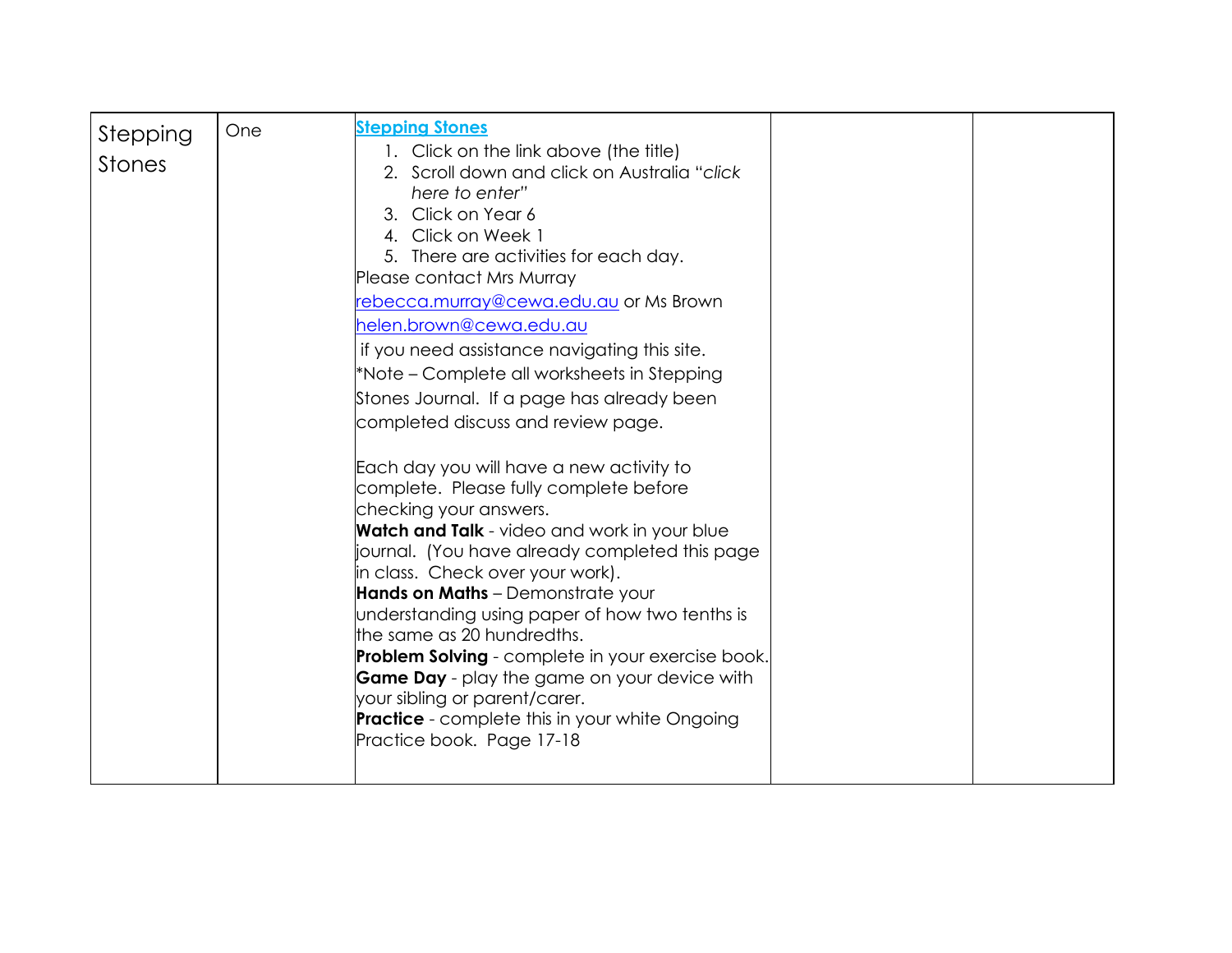| Optional | Ken Ken              | <b>DAILY CHALLENGE</b> OR SELECT PUZZLE TYPE AND DIFFICULTY<br>Puzzles update at midnight EST<br>Rules<br>3x3<br>9x9<br>$7+$<br>16X<br>$2 -$<br><b>Click any</b><br>button to<br>4x4<br>play<br>$12 \div$<br>12X<br>5x5<br>$2 \div$<br><b>6x6</b><br>Example Only<br><b>FAQ/Troubleshooting</b><br><b>Tips and Tricks</b> | http://www.kenkenpuz<br>zle.com/ (This is an<br>image of the home<br>page. Click on select<br>puzzle type and<br>difficulty. Begin with 3<br>x 3 if you are unsure<br>and try $+$ or x. When<br>you complete it,<br>screen shot it and then<br>upload to your upload<br>folder). |  |
|----------|----------------------|---------------------------------------------------------------------------------------------------------------------------------------------------------------------------------------------------------------------------------------------------------------------------------------------------------------------------|----------------------------------------------------------------------------------------------------------------------------------------------------------------------------------------------------------------------------------------------------------------------------------|--|
|          | Education<br>Perfect | There is a set task for you to do in Education<br>Perfect. This is the 'Decimal Place Value' task.<br>OPTIONAL – You can do the Times Tables tasks as<br>well if you would like.                                                                                                                                          |                                                                                                                                                                                                                                                                                  |  |

|             | <b>Religion</b>                                              |                                                                       |                  |
|-------------|--------------------------------------------------------------|-----------------------------------------------------------------------|------------------|
| <b>Task</b> | What to do?                                                  | <b>Resources</b>                                                      | <b>Completed</b> |
|             | Daily Prayers - Morning, Lunch and End of the<br>school day. | Class Notebook -<br>Content Library -<br>Religion - School<br>Prayers |                  |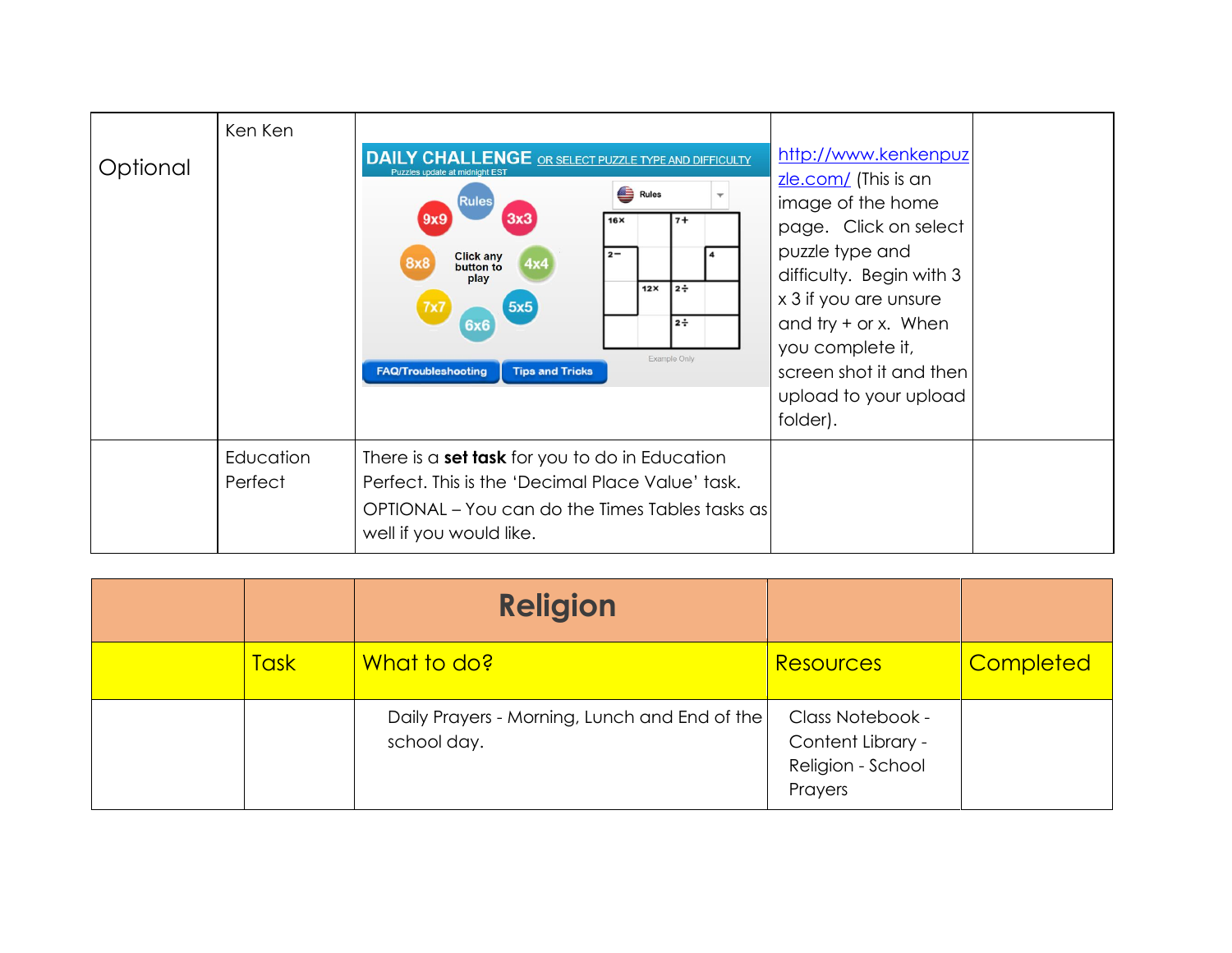| Celebrating<br>Easter<br>One | <b>Holy Week Ceremonies</b><br>1. View<br>https://primary.understandingfaith.edu.au/c<br>ontent/titles/celebrating-lent-<br>easter/04/04/slideshow/01/story_html5.html<br>Complete one of the activities in the Washing<br>2.<br>of the Feet PDF in your 'Remote Learning'<br>Exercise Book or be creative following one of<br>the instructions.<br>Washing of the feet | <b>Understanding Faith:</b><br>(click on this link)<br>Your username and<br>password has been<br>posted on Teams<br>and also within this<br>page on your Class<br>Notebook. |
|------------------------------|-------------------------------------------------------------------------------------------------------------------------------------------------------------------------------------------------------------------------------------------------------------------------------------------------------------------------------------------------------------------------|-----------------------------------------------------------------------------------------------------------------------------------------------------------------------------|
| Two                          | Holy Week Ceremonies<br>1. Read Easter Ceremonies - Holy Thursday<br>and Jesus washes the Disciples' Feet.<br>2. View Jesus washes the Disciples' feet<br>3. Read Ritual Washing of Feet and The Last<br>Supper<br>4. Complete<br>https://primary.understandingfaith.edu.au/c<br>ontent/titles/celebrating-lent-<br>easter/04/04/activity/01/story html5.html           |                                                                                                                                                                             |

|      | <b>Integrated Studies</b> |                  |           |
|------|---------------------------|------------------|-----------|
| 「ask | What to do?               | <b>Resources</b> | Completed |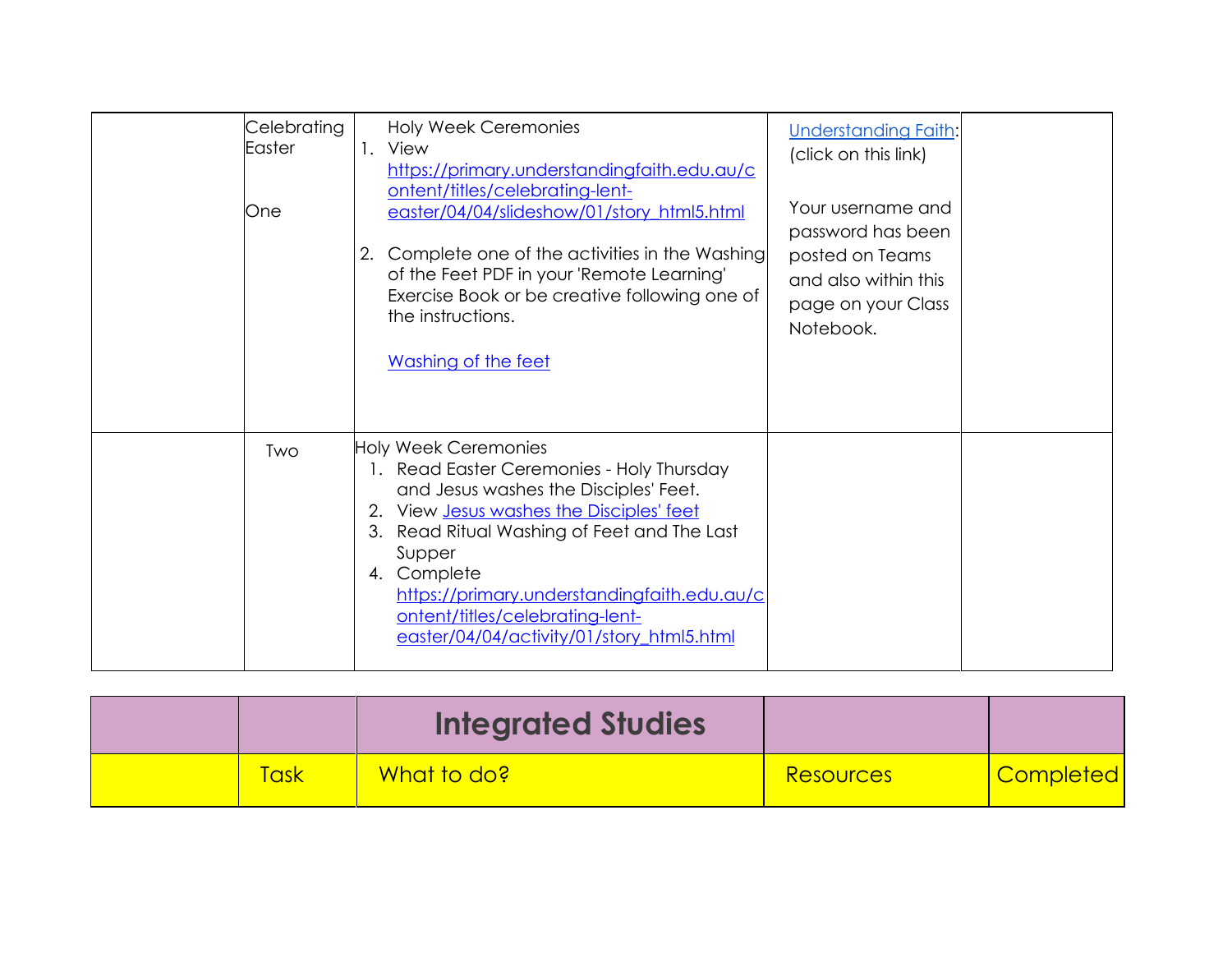| Optional | Minecraft | Open Minecraft Education on your HP. You can<br>only use Creative Mode. Difficulty is Peaceful.<br>TASK · Create a small display of your workspace<br>at home. Minecraft for Education app<br>. During the build process you need to use your<br>camera and the journal to record each day's<br>building progress. $\cdot$ Make sure you take a selfie in<br>your room with your camera. It is easiest to do<br>this with your camera on the tripod stand. | Minecraft for Education<br>app |  |
|----------|-----------|------------------------------------------------------------------------------------------------------------------------------------------------------------------------------------------------------------------------------------------------------------------------------------------------------------------------------------------------------------------------------------------------------------------------------------------------------------|--------------------------------|--|
|----------|-----------|------------------------------------------------------------------------------------------------------------------------------------------------------------------------------------------------------------------------------------------------------------------------------------------------------------------------------------------------------------------------------------------------------------------------------------------------------------|--------------------------------|--|

|               |                     | <b>Specialist Learning Areas</b>                                                                                                                                                                                                                                                                              |                                                                                      |               |
|---------------|---------------------|---------------------------------------------------------------------------------------------------------------------------------------------------------------------------------------------------------------------------------------------------------------------------------------------------------------|--------------------------------------------------------------------------------------|---------------|
| <b>Strand</b> | <b>Task</b>         | What to do?                                                                                                                                                                                                                                                                                                   | <b>Resources</b>                                                                     | Complete<br>a |
| Science       | Meerkat<br>Research | Use the links provided to research how<br>meerkats survive in the fluctuating<br>temperatures, limited rainfall, wide open spacesh?v=al5xo4VWYm4<br>and large amounts of sun exposure of the<br>Kalahari Desert. I am looking for you to find out<br>how they have adapted to their environment<br>over time. | https://www.youtube.com/watc<br>http://animalfactguide.com/ani<br>mal-facts/meerkat/ |               |
|               |                     | Choose how you will present your findings. For<br>example, you could create a Powerpoint<br>highlighting the adaptations of these animals or<br>you could write notes in your journal and<br>upload a photo of them. Be creative if you can                                                                   | https://www.youtube.com/watc<br>$h$ ?v=UnynxbUo3Hc                                   |               |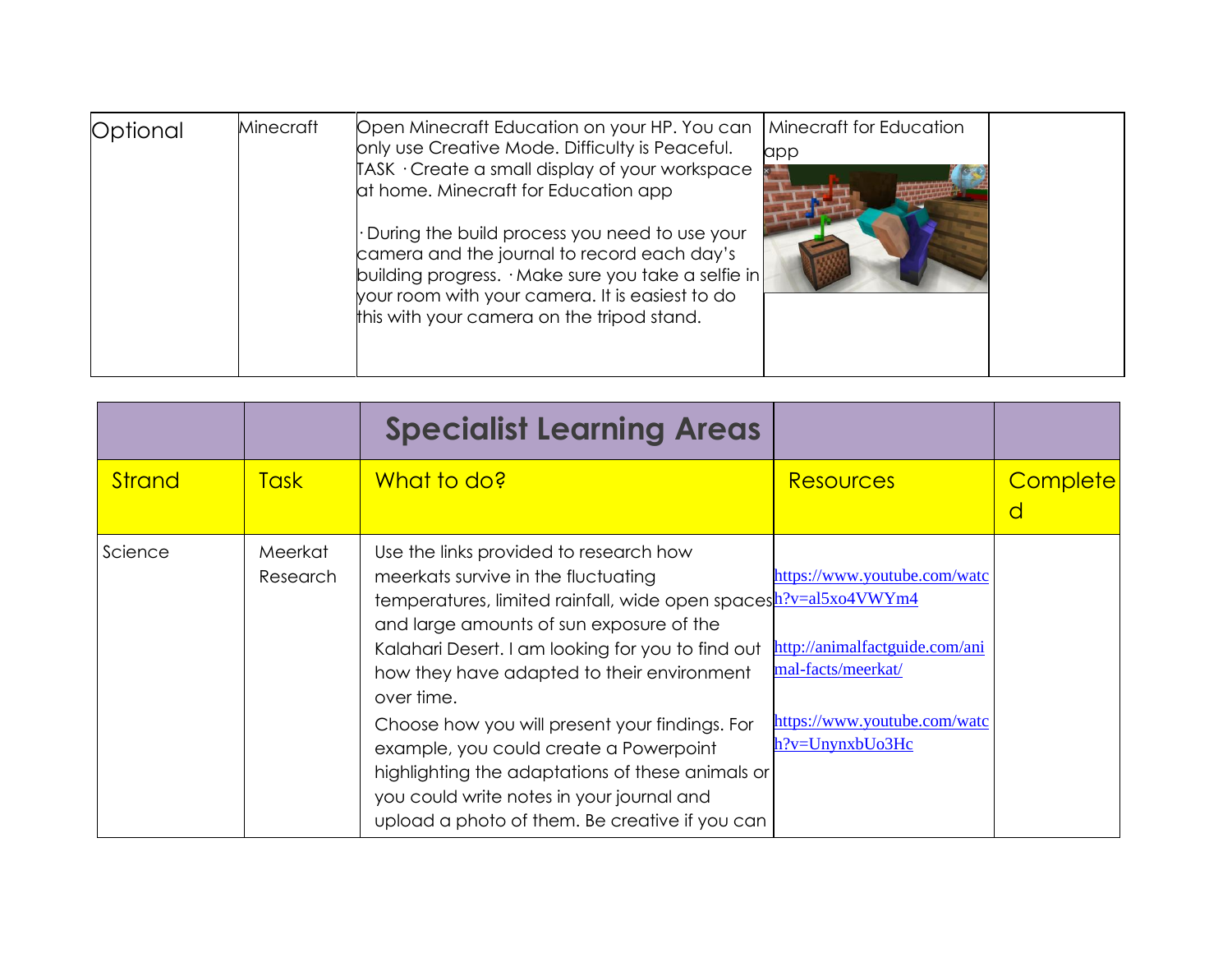|       | and I am looking forward to reading and<br>'viewing' all that you find out about these<br>clever little mammals. |             |  |
|-------|------------------------------------------------------------------------------------------------------------------|-------------|--|
| Art   | Day 1 - 5 of your drawing challenge (refer to<br>Art Pack, eldest child within the school has<br>this)           |             |  |
| Sport | Click on the link 'PE with Joe'                                                                                  | PE with Joe |  |